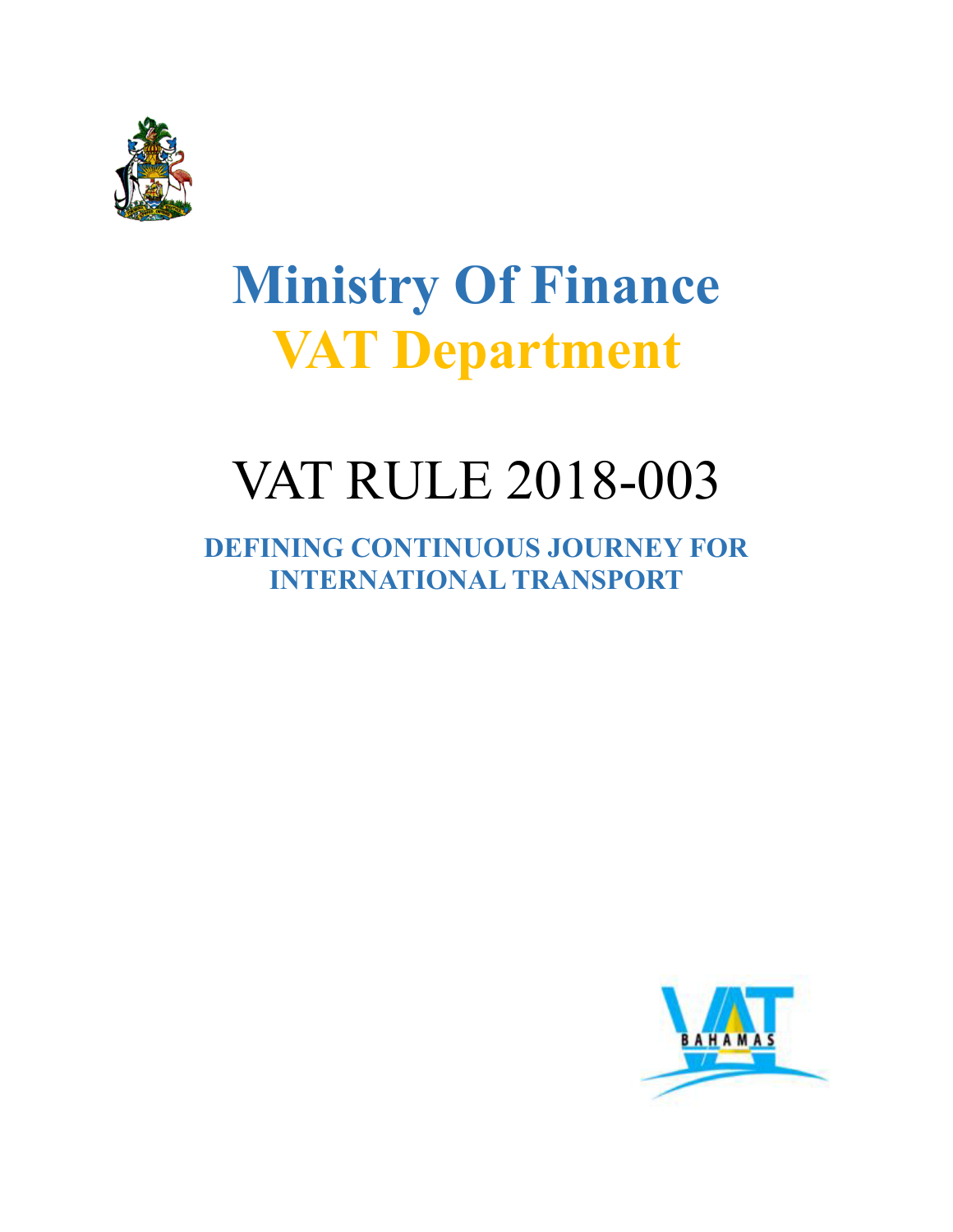### **VAT RULE # 2018-003**

### **DEFINING CONTINUOUS JOURNEY FOR INTERNATIONAL TRANSPORT**

#### **A. Authority**

This Rule is made under section 17 of the Value Added Act, 2014. This rule revokes VAT Rule # 2015-015.

#### **B. Legislation**

All legislative references are to the Value Added Tax Act, 2014 and/or the Value Added Tax Regulations 2014, unless otherwise stated.

#### **C. This Rule applies in respect of:**

Regulation 15 (4) with respect to the definition of a continuous journey for the purpose of international transport and Regulation 31 (5) in the determination of the amount of input tax credits available to the provider of goods and/or services in regard to exempt and mixed supplies generated in providing goods and services in support of international transport.

#### **D. Application of Rule**

To provide clarification on what defines a continuous journey in a situation where a single itinerary includes a combination of domestic and international travels, and to determine whether a different VAT treatment should be given to each leg of the journey.

#### **E. Comptroller's Rule**

- 1. For the purposes of this rule, an international journey is considered a trip that originates outside The Bahamas and terminates inside The Bahamas or that terminates outside The Bahamas from a point of departure inside The Bahamas.
- 2. The journey shall be considered continuous, notwithstanding stopovers or connections through multiple carriers or multiple ports inside The Bahamas provided that